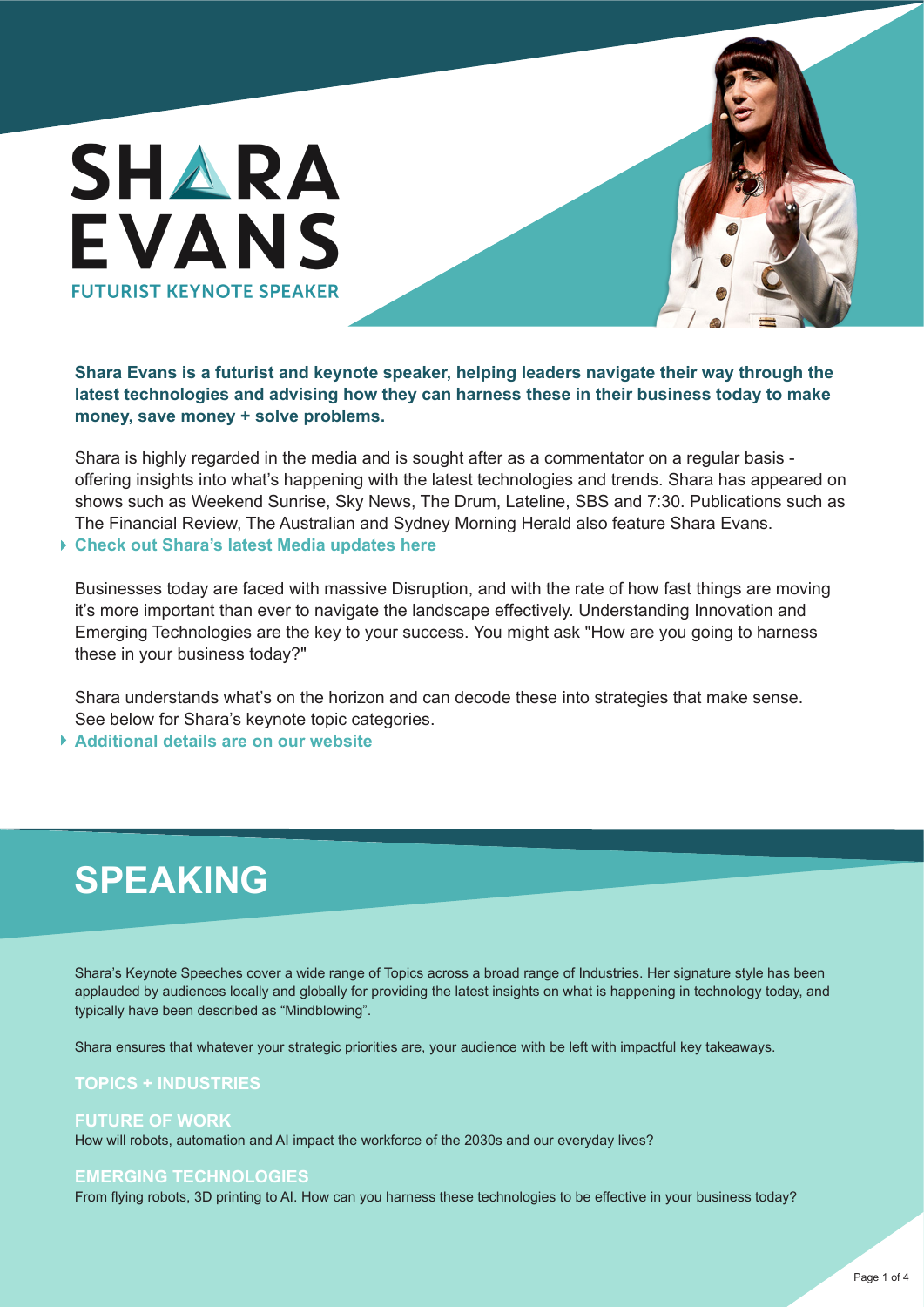#### **INNOVATION**

Would you like to get ahead of the investment curve by gaining insight into Hot Industries of the Future? Or, what tomorrow's cities will look like? Understand what innovation truly means and how it will transform our world.

#### **BANKING, FINANCE + INSURANCE**

Facing disruption? Don't despair - find new ways to manage risk, understand valuable new asset classes, and understand what it means for your Industry.

#### **PRIVACY + SECURITY**

From Sci-Fi to boardroom threat, what every business leader needs to know now!

#### **HEALTHCARE**

Will technology let us live longer? What will this mean for older citizens?

#### **GOVERNMENT**

Understanding how the public sector can take advantage of rapidly accelerating technological changes

#### **PROPERTY MARKET**

How can the property sector harness the power of emerging technologies?

#### **INSPIRING WOMEN IN TECHNOLOGY**

The challenges that women in technology face today and how you can fast track your career in this competitive industry.

#### **Here are what audiences are saying about Shara!**

**SHARA IS EASY TO WORK WITH, AND IS HAPPY TO TAILOR HER PRESENTATIONS TO OUR EXACT REQUIREMENTS. I'D HIGHLY RECOMMEND SHARA AS A KEYNOTE SPEAKER FOR ANY TECHNOLOGY THEMED EVENT.ˮ**

Bruce Ewan, Project Director - **CeBIT, Hannover Fairs Australia**

**I AM QUITE SURE THAT MOST, IF NOT ALL PEOPLE PRESENT LEFT THE AWARDS CEREMONY WITH THEIR MIND BLOWN!ˮ** Jason Swemmer, **Head of Audit & Risk at Cleanaway Waste Management Limited**

**SHARA TAILORED HER CONTENT/EXPERTISE TO OUR AUDIENCE AND IT WAS A PERFECT FIT!"** Dr Catherine Rymsha, Program Manager, **PCI Security Standards Council Asia-Pacific Community Meeting**

**SHARA'S PRESENTATION WAS ABSOLUTELY BRILLIANT, INTERESTING AND ENGAGING. I ACTUALLY HEARD GASPS IN THE AUDIENCE THEY WERE SO ENGAGED."** Valeria Ignatieva, **Events Lead at Females in IT & Telecommunications (FITT)**

## **BIO**

**Technology Futurist Shara Evans is a globally acknowledged Keynote Speaker and widely regarded as one of the world's Top Female Futurists. Highly sought after and in demand by conference producers and media, Shara provides the latest insights and thought provoking ideas on a broad spectrum of issues.**

Regardless of your Industry, Shara's keynote speeches bring together the latest technology innovations and cutting-edge research projects, tying them into strategic insights specifically for your business.

Shara is also a regular media commentator on technology issues — appearing on shows such as Weekend Sunrise, Sky News, The Drum, Lateline, 7:30 and is regularly quoted in publications such as the Financial Review, The Age, Sydney Morning Herald, The Australian and many others.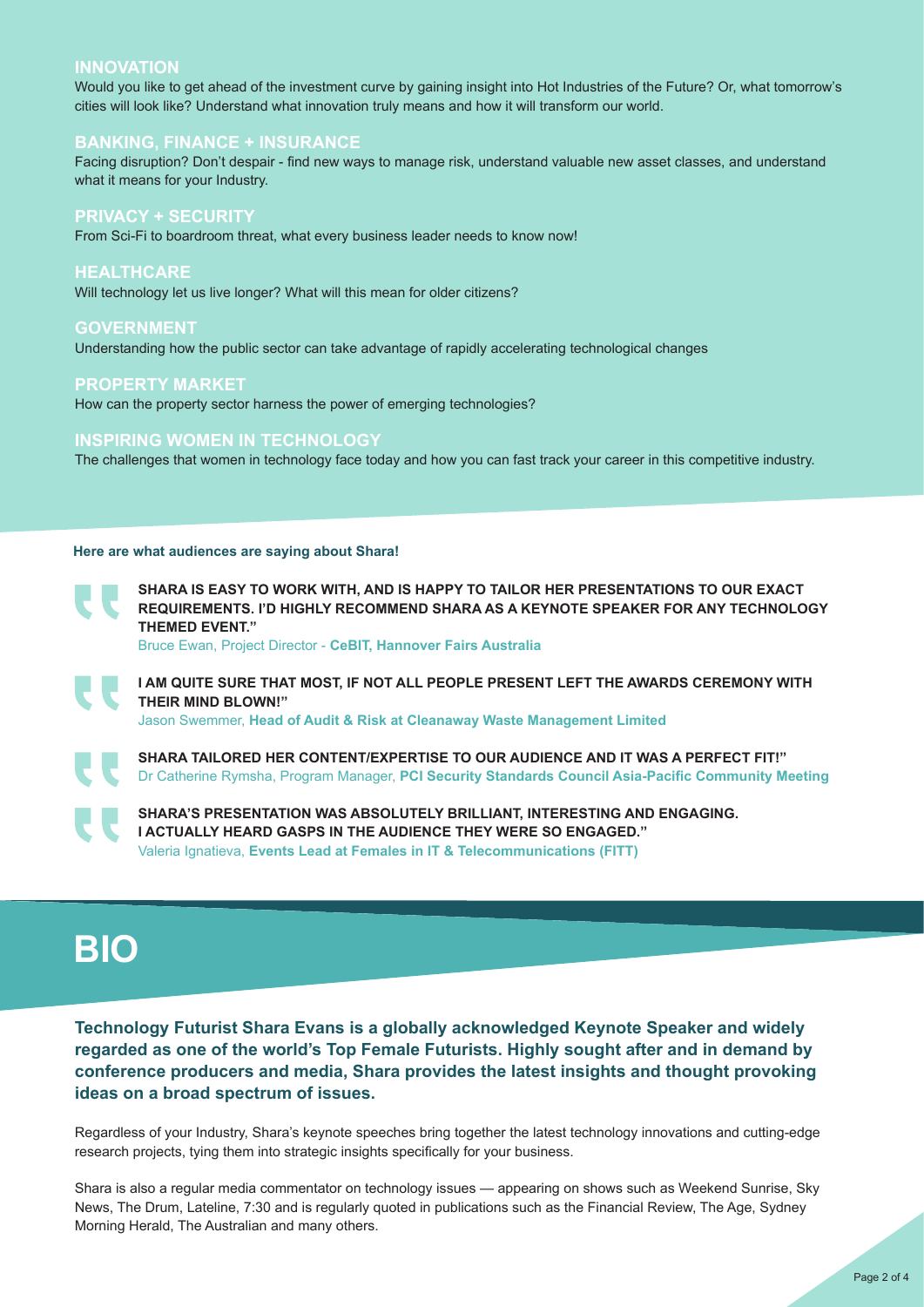- **[Shara's latest research is the Future Tech series](http://www.sharaevans.com/blog)** based on ongoing interviews with thought leaders in research labs, vendor labs, telcos, futurists and others — covering a very wide range of topics, such as: new form factors for phones and devices, wearables, implantables, sensors, wireless technologies, holograms, augmented reality, virtual reality, 3D printing, home automation, the Internet of Things, robotics, drones, cars of the future, artificial intelligence, security, privacy, cloud services, and the next wave of innovation.
- **[Shara Evans is also the Founder and CEO of Market Clarity,](http://marketclarity.com.au)** an award-winning technology analyst firm that provides insight, intelligence and advice on all aspects of the telecom and emerging technologies markets, as well as the Founder of Telsyte (which she sold to publicly listed UXC), and has been providing innovative research and strategic consulting on telecoms and technology throughout her successful career.

Shara has a long history of working with top scientific research organisations. She was a member of the CeNTIE (CSIRO Centre for Networking Technologies for the Information Economy), Advisory Board from 2002 – 2007, as well as being an Advisor to the Director of the Networking Technologies Laboratory within CSIRO's ICT Centre. Most recently she served as a member of the Expert Review Panel for the Australian Centre for Broadband Innovation (ACBI), a collaborative research initiative by the CSIRO in partnership with NICTA, with foundation funding provided by the NSW Government.

Shara helps her clients understand new product and service opportunities that are being underpinned by emerging technologies. Frequently working with executive, strategy and product teams, Shara gets organisations to think outside the box of what's available today to imagine the world in 10 - 20 years, and assists them in commercialising these concepts into innovative new products and services.

Shara prides herself on taking the time to work with you and your team to tailor her presentations to address the issues directly relevant to your company and industry.

## **INTRO**

I'm delighted to introduce our keynote speaker Shara Evans. Shara is a Technologist, Futurist + Keynote Speaker. **She is recognised as one of the world's top female futurists, fusing her engineering background with an intuitive understanding of how society is likely to respond to new technologies.** She's also the Founder and CEO of Market Clarity, an award-winning technology analyst firm, and a regular media commentator on technology issues.

**Shara helps her clients understand new product and service opportunities,** as well as threats that are being underpinned by emerging technologies. **Shara is passionate about helping organisations think outside the box** of what's available today to imagine the world in 5 or 10 years, and commercialise these concepts into innovative new products and services.

#### **Please join me in giving a warm welcome to Shara!**

### **NEED PICTURES OF SHARA EVANS ?**

- **[Profile Shot](http://www.dropbox.com/s/ur2dpsizffthut9/Shara%20IMG_6789_E.jpg?dl=0)**
- **[Publicity Pictures](http://www.dropbox.com/sh/353ze0occ7n729s/AAD-q9UhXSY8fLsgHO2b0KF0a?dl=0)**